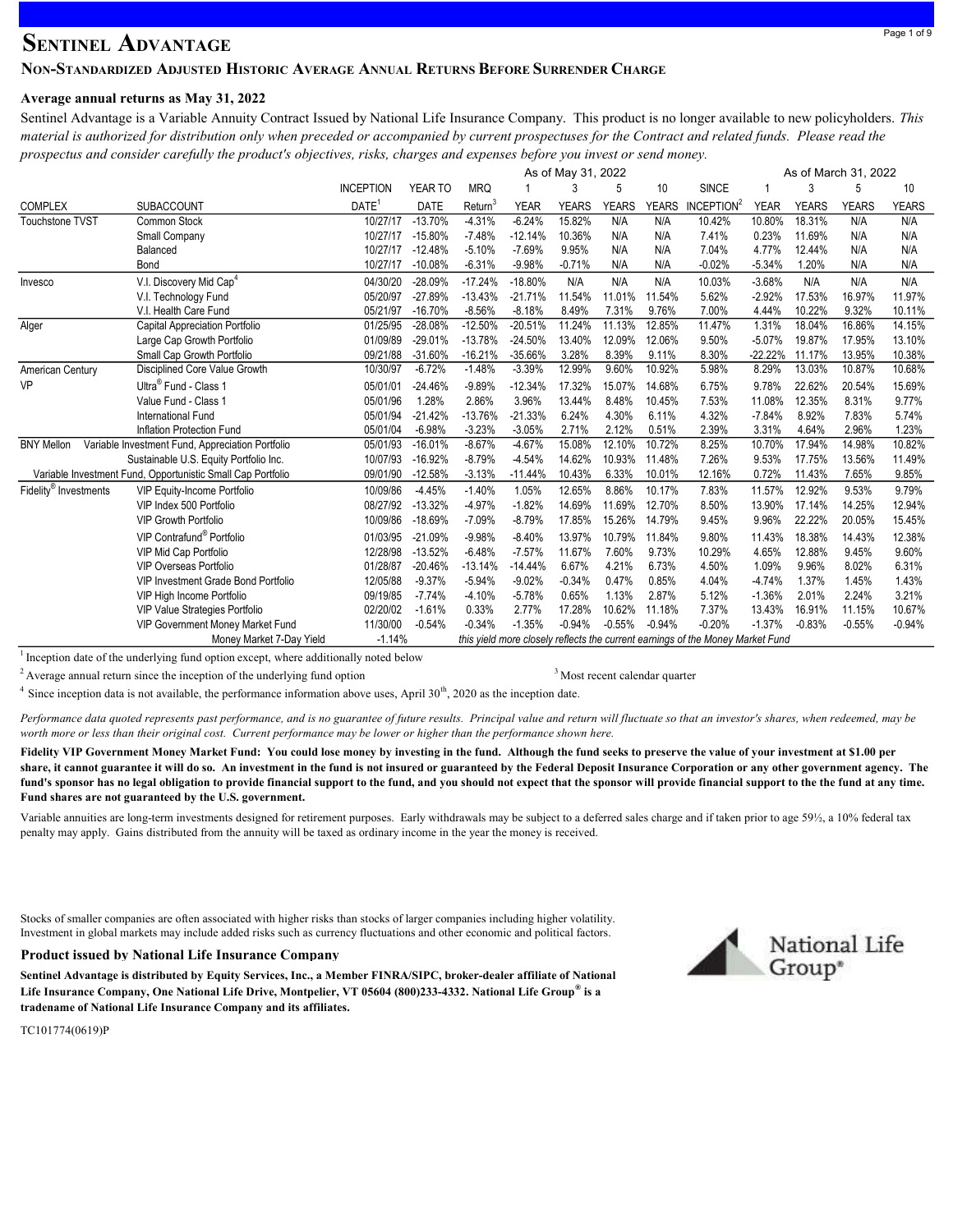COMPLEX SUBACCOUNT INCEPTION <u>DATE<sup>1</sup></u><br>11/09/96 YEAR TO DATE MRQ Return<sup>3</sup> 1 YEAR 3 **YFARS** 5 YEARS 10 YEARS **SINCE ICEPTION**<sup>2</sup> 1 YEAR 3 YEARS 5 **YFARS** 10 YEARS Franklin Templeton Mutual Shares VIP Fund 11/09/96 -3.63% -1.12% -4.38% 6.24% 3.39% 7.02% 5.54% 5.25% 6.28% 4.03% 6.49% Mutual Global Discovery VIP Fund 11/08/96 -0.48% -1.57% 0.83% 8.02% 4.17% 7.17% 6.96% 5.76% 6.78% 4.06% 6.29% US Government Securities VIP Fund 03/14/89 -6.28% -4.38% -7.66% -1.81% -0.84% -0.59% 3.36% -5.84% -0.86% -0.33% -0.31% Franklin Small Cap Value VIP Fund 05/01/98 -7.83% -3.30% -8.70% 12.20% 7.05% 9.69% 6.54% 0.32% 11.75% 7.87% 9.10% Small-Mid Cap Growth VIP Fund 11/01/95 -30.55% -15.79% -25.80% 8.10% 8.67% 9.59% 7.14% -8.56% 14.78% 13.58% 10.62% Templeton Foreign VIP Fund 05/02/92 -2.99% -1.74% -10.98% 2.46% -1.15% 2.79% 4.36% -6.21% 0.69% -0.28% 1.40% Franklin Global Real Estate VIP Fund 01/25/89 -14.29% -4.39% -5.23% 2.25% 3.08% 4.79% 5.90% 14.71% 5.44% 5.84% 5.52% JP Morgan Insurance Trus Small Cap Core Portfolio 20103/95 -15.44% -7.50% -14.11% 9.16% 6.34% 10.24% 7.52% -4.36% 10.03% 8.05% 10.18% Neuberger Berman Mid-Cap Growth Class I 11/03/97 -24.71% -12.75% -18.55% 8.88% 9.22% 9.80% 7.84% -4.69% 14.22% 13.39% 10.72% AMT Mid-Cap Growth Class S 02/18/03 -24.76% -12.77% -18.72% 8.65% 9.01% 10.04% 10.28% -4.88% 13.99% 13.17% 11.02% Short Duration Bond Portfolio **09/10/84 -4.75% -3.20% -5.89% -0.93% -0.49%** -0.36% 2.89% -4.12% -0.22% -0.12% -0.23% Sustainable Equity Portfolio 2000 02/18/99 -14.56% -6.16% -7.17% 12.50% 8.67% 10.95% 6.26% 6.64% 14.51% 11.33% DWS CROCI U.S. VIP 05/04/98 -9.61% -5.91% -0.54% 5.26% 4.21% 5.87% 3.12% 6.48% 5.60% 5.54% 5.40% Small Mid Cap Value VIP - B 05/01/96 -9.80% -4.34% -7.50% 7.89% 3.85% 7.46% 6.45% 6.34% 8.53% 4.60% 6.95% Small Cap Index VIP - A 08/22/97 -17.12% -7.94% -18.33% 7.85% 5.93% 9.05% 5.70% -7.45% 9.81% 7.90% 9.25% T. Rowe Price Equity Income Portfolio 04/30/02 -0.66% 2.15% 1.85% 12.09% 8.42% 9.60% 5.90% 11.76% 12.20% 9.05% 9.10% Blue Chip Growth Portfolio 04/30/02 -28.65% -12.68% -21.77% 7.25% 9.72% 12.39% 7.74% 0.94% 13.80% 15.81% 13.79% Health Sciences Portfolio<sup>4</sup> 04/30/02 -17.77% -8.98% -11.18% 11.20% 10.50% 14.59% 11.19% 1.93% 12.48% 13.05% 15.50% Moderate Allocation Portfolio 12/30/94 -13.47% -6.78% -11.61% 5.18% 4.68% 6.44% 6.67% -1.14% 7.34% 6.91% 6.57% Wells Fargo VT Opportunity FundSM 05/08/92 -17.47% -8.79% -8.57% 12.00% 9.58% 10.90% 9.52% 7.92% 14.83% 12.38% 10.89% Discovery FundSM 12/31/96 -36.73% -19.14% -36.93% 1.36% 6.04% 9.01% 6.99% -19.24% 10.74% 12.16% 10.77% AB VPS Growth & Income Portfolio 01/14/91 -3.92% -1.18% 1.25% 12.10% 10.31% 12.26% 9.55% 11.43% 12.45% 11.10% 11.80% Small/Mid Cap Value Fund - Class A 06/01/01 -10.83% -5.57% -8.22% 10.82% 6.41% 9.96% 8.37% 5.00% 11.17% 7.11% 9.51% International Value Fund - Class A 06/01/01 -9.81% -7.44% -12.40% 4.32% -1.02% 3.83% 2.78% -3.22% 2.96% 0.41% 2.24% International Growth Fund 10/01/94 -20.71% -14.72% -19.05% 7.83% 4.13% 5.24% 5.55% -7.67% 9.83% 7.24% 4.61% Invesco Oppenheimer V.I. Main Street Small Cap 05/25/19 -14.06% -6.19% -11.45% 12.01% N/A N/A 10.88% 0.13% N/A N/A N/A V.I. Conservative Balanced 05/25/19 -12.67% -6.46% -9.58% 4.82% N/A N/A 4.65% -0.22% N/A N/A N/A V.I. Global Strategic Income 05/25/19 -8.99% -5.53% -12.07% -2.92% N/A N/A -2.85% -6.87% N/A N/A N/A VanEck VIP Emerging Markets Class I 12/21/95 -23.29% -17.92% -35.25% -4.04% -1.96% 2.03% 4.14% -28.88% -2.67% 1.29% 1.41% VIP Unconstrained Emerging Markets Bond Fund Class I 09/01/89 -8.61% -4.31% -14.11% -0.56% -0.10% -1.23% 2.68% -5.84% 0.78% 1.07% -0.76% VIP Global Resources Class I 09/01/89 19.75% 21.49% 18.60% 21.52% 7.57% 1.37% 4.94% 29.13% 17.88% 5.63% -0.17% As of May 31, 2022 **As of March 31, 2022** 

<sup>1</sup> Inception date of the underlying fund option

<sup>2</sup> Average annual return since the inception of the underlying fund option

<sup>3</sup> Most recent calendar quarter

<sup>4</sup> Effective June 1, 2015 the T.Rowe Price Health Sciences Portfolio was closed to new investors and therefore not available as an investment option on this product for contract owners who were not already invested in that fund as of the closing date.

Returns are not annualized for periods under one year.

The non-standardized adjusted historic average annual returns before surrender charge are shown as a net rate of return which reflects the portfolios' investment income and capital gains and losses less investment management fees and expenses, and reflects the mortality and expense risk charge of 1.25%, an asset based administrative fee of .15% and an annual contract charge of \$30. Performance does not reflect the deduction of the surrender charge which, if reflected, would reduce the performance figures shown. The maximum surrender charge is 7% of premium payments.

The non-standardized adjusted historic average annual performance before surrender charge assumes that the Sentinel Advantage contract had been available since the inception of the underlying fund options and that the subaccounts were available as options under the contract.

Sentinel Advantage, Form Policy Series 7400/7401/7400ID(0199)/7401ID(0199), is distributed by Equity Services, Inc., a Member FINRA/SIPC, a broker-dealer affiliate of National Life Insurance Company, One National Life Drive, Montpelier, VT 05604 (800)233-4332.

NATIONAL LIFE INSURANCE COMPANY

TC101774(0619)P HOME OFFICE: ONE NATIONAL LIFE DR., MONTPELIER, VT 05604 (802)-229-3333 WWW.NATIONALLIFEGROUP.COM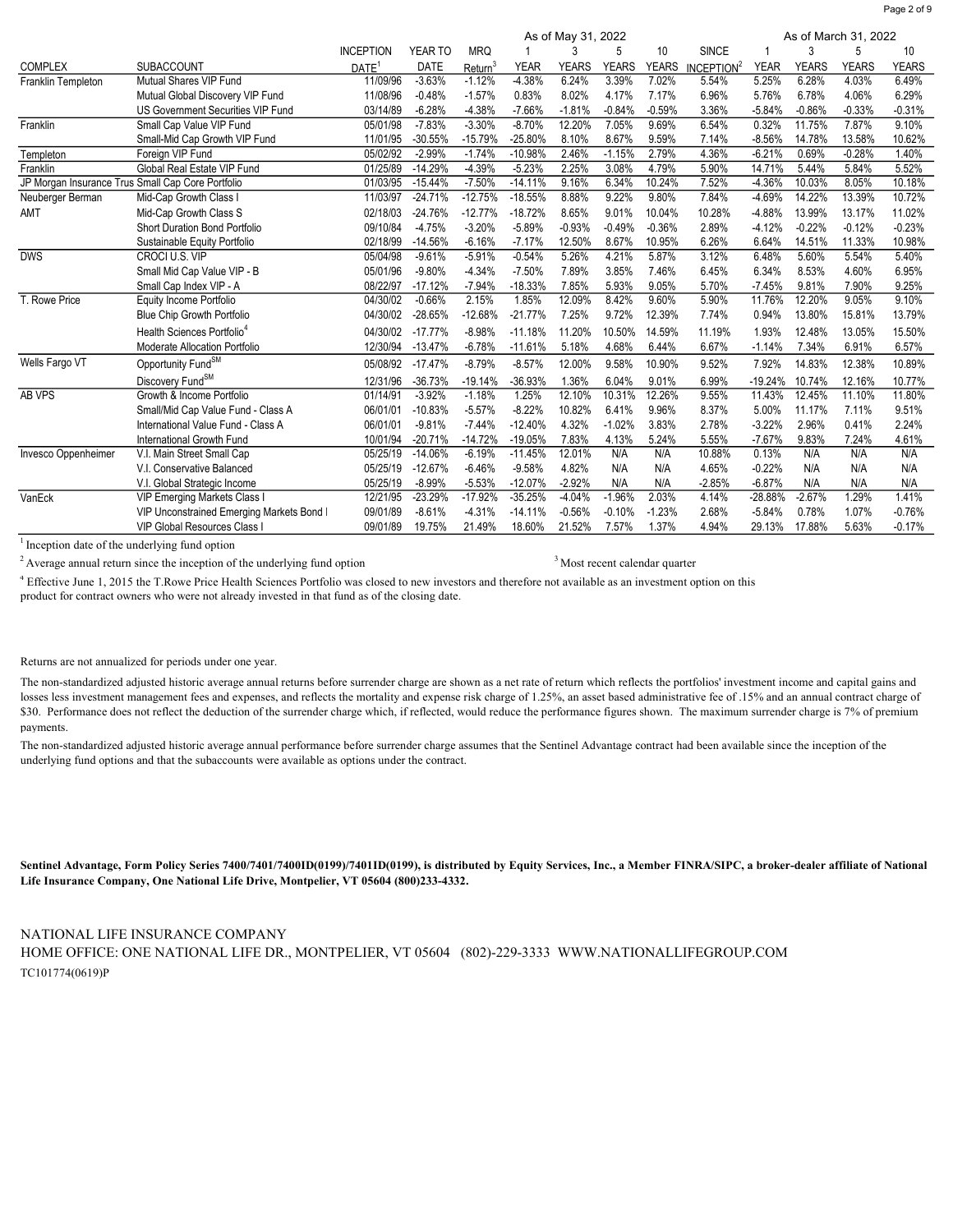# SENTINEL ADVANTAGE

## NON-STANDARDIZED ADJUSTED HISTORIC AVERAGE ANNUAL RETURNS AFTER SURRENDER CHARGE

## Average annual returns as May 31, 2022

Sentinel Advantage is a Variable Annuity Contract Issued by National Life Insurance Company. This product is no longer available to new policyholders. This material is authorized for distribution only when preceded or accompanied by current prospectuses for the Contract and related funds. Please read the prospectus and consider carefully the product's objectives, risks, charges and expenses before you invest or send money.

|                                   |                                                             | As of May 31, 2022<br>As of March 31, 2022 |             |            |             |              |              |              |                                                                                |             |              |              |              |
|-----------------------------------|-------------------------------------------------------------|--------------------------------------------|-------------|------------|-------------|--------------|--------------|--------------|--------------------------------------------------------------------------------|-------------|--------------|--------------|--------------|
|                                   |                                                             | <b>INCEPTION</b>                           | YEAR TO     | <b>MRQ</b> |             |              | 5            | 10           | <b>SINCE</b>                                                                   |             |              | 5            | 10           |
| <b>COMPLEX</b>                    | <b>SUBACCOUNT</b>                                           | DATE <sup>1</sup>                          | <b>DATE</b> | Return     | <b>YEAR</b> | <b>YEARS</b> | <b>YEARS</b> | <b>YEARS</b> | INCEPTION <sup>2</sup>                                                         | <b>YEAR</b> | <b>YEARS</b> | <b>YEARS</b> | <b>YEARS</b> |
| <b>Touchstone TVST</b>            | Common Stock                                                | 10/27/17                                   | $-20.70%$   | $-11.31%$  | $-13.24%$   | 14.57%       | N/A          | N/A          | 9.96%                                                                          | 3.80%       | 17.11%       | N/A          | N/A          |
|                                   | Small Company                                               | 10/27/17                                   | $-22.80%$   | $-14.48%$  | $-19.14%$   | 8.97%        | N/A          | N/A          | 6.90%                                                                          | $-6.77%$    | 10.34%       | N/A          | N/A          |
|                                   | Balanced                                                    | 10/27/17                                   | $-19.48%$   | $-12.10%$  | $-14.69%$   | 8.55%        | N/A          | N/A          | 6.52%                                                                          | $-2.23%$    | 11.11%       | N/A          | N/A          |
|                                   | Bond                                                        | 10/27/17                                   | $-17.08%$   | $-13.31%$  | $-16.98%$   | $-2.43%$     | N/A          | N/A          | -0.69%                                                                         | $-12.34%$   | $-0.45%$     | N/A          | N/A          |
| Invesco                           | V.I. Discovery Mid Cap <sup>4</sup>                         | 04/30/20                                   | $-35.09%$   | $-24.24%$  | $-25.80%$   | N/A          | N/A          | N/A          | 7.85%                                                                          | $-10.68%$   | N/A          | N/A          | N/A          |
|                                   | V.I. Technology Fund                                        | 05/20/97                                   | $-34.89%$   | $-20.43%$  | $-28.71%$   | 10.18%       | 10.61%       | 11.54%       | 5.62%                                                                          | $-9.92%$    | 16.31%       | 16.65%       | 11.97%       |
|                                   | V.I. Health Care Fund                                       | 05/21/97                                   | $-23.70%$   | $-15.56%$  | $-15.18%$   | 7.06%        | 6.85%        | 9.76%        | 7.00%                                                                          | $-2.56%$    | 8.83%        | 8.89%        | 10.11%       |
| Alger                             | <b>Capital Appreciation Portfolio</b>                       | 01/25/95                                   | $-35.08%$   | $-19.50%$  | $-27.51%$   | 9.87%        | 10.73%       | 12.85%       | 11.47%                                                                         | $-5.69%$    | 16.83%       | 16.53%       | 14.15%       |
|                                   | Large Cap Growth Portfolio                                  | 01/09/89                                   | $-36.01%$   | $-20.78%$  | $-31.50%$   | 12.09%       | 11.71%       | 12.06%       | 9.50%                                                                          | $-12.07%$   | 18.70%       | 17.64%       | 13.10%       |
|                                   | Small Cap Growth Portfolio                                  | 09/21/88                                   | $-38.60%$   | $-23.21%$  | $-42.66%$   | 1.69%        | 7.95%        | 9.11%        | 8.30%                                                                          | $-29.22%$   | 9.81%        | 13.59%       | 10.38%       |
| American Century                  | Disciplined Core Value Growth                               | 10/30/97                                   | $-13.72%$   | $-8.48%$   | $-10.39%$   | 11.67%       | 9.18%        | 10.92%       | 5.98%                                                                          | 1.29%       | 11.71%       | 10.47%       | 10.68%       |
| VP                                | Ultra <sup>®</sup> Fund - Class 1                           | 05/01/01                                   | $-31.46%$   | $-16.89%$  | $-19.34%$   | 16.10%       | 14.73%       | 14.68%       | 6.75%                                                                          | 2.78%       | 21.50%       | 20.26%       | 15.69%       |
|                                   | Value Fund - Class 1                                        | 05/01/96                                   | $-5.72%$    | $-4.14%$   | $-3.04%$    | 12.13%       | 8.04%        | 10.45%       | 7.53%                                                                          | 4.08%       | 11.01%       | 7.87%        | 9.77%        |
|                                   | International Fund                                          | 05/01/94                                   | $-28.42%$   | $-20.76%$  | $-28.33%$   | 4.75%        | 3.79%        | 6.11%        | 4.32%                                                                          | $-14.84%$   | 7.50%        | 7.38%        | 5.74%        |
|                                   | Inflation Protection Fund                                   | 05/01/04                                   | $-13.98%$   | $-10.23%$  | $-10.05%$   | 1.11%        | 1.56%        | 0.51%        | 2.39%                                                                          | $-3.69%$    | 3.10%        | 2.42%        | 1.23%        |
| <b>BNY Mellon</b>                 | Variable Investment Fund, Appreciation Portfolio            | 05/01/93                                   | $-23.01%$   | $-15.67%$  | $-11.67%$   | 13.81%       | 11.72%       | 10.72%       | 8.25%                                                                          | 3.70%       | 16.73%       | 14.63%       | 10.82%       |
|                                   | Sustainable U.S. Equity Portfolio Inc.                      | 10/07/93                                   | $-23.92%$   | $-15.79%$  | $-11.54%$   | 13.34%       | 10.53%       | 11.48%       | 7.26%                                                                          | 2.53%       | 16.54%       | 13.20%       | 11.49%       |
|                                   | Variable Investment Fund, Opportunistic Small Cap Portfolio | 09/01/90                                   | $-19.58%$   | $-10.13%$  | $-18.44%$   | 9.05%        | 5.85%        | 10.01%       | 12.16%                                                                         | $-6.28%$    | 10.07%       | 7.20%        | 9.85%        |
| Fidelity <sup>®</sup> Investments | <b>VIP Equity-Income Portfolio</b>                          | 10/09/86                                   | $-11.45%$   | $-8.40%$   | $-5.95%$    | 11.33%       | 8.43%        | 10.17%       | 7.83%                                                                          | 4.57%       | 11.60%       | 9.11%        | 9.79%        |
|                                   | VIP Index 500 Portfolio                                     | 08/27/92                                   | $-20.32%$   | $-11.97%$  | $-8.82%$    | 13.41%       | 11.30%       | 12.70%       | 8.50%                                                                          | 6.90%       | 15.91%       | 13.90%       | 12.94%       |
|                                   | <b>VIP Growth Portfolio</b>                                 | 10/09/86                                   | $-25.69%$   | $-14.09%$  | $-15.79%$   | 16.64%       | 14.92%       | 14.79%       | 9.45%                                                                          | 2.96%       | 21.09%       | 19.76%       | 15.45%       |
|                                   | VIP Contrafund <sup>®</sup> Portfolio                       | 01/03/95                                   | $-28.09%$   | $-16.98%$  | $-15.40%$   | 12.68%       | 10.39%       | 11.84%       | 9.80%                                                                          | 4.43%       | 17.18%       | 14.08%       | 12.38%       |
|                                   | VIP Mid Cap Portfolio                                       | 12/28/98                                   | $-20.52%$   | $-13.48%$  | $-14.57%$   | 10.32%       | 7.15%        | 9.73%        | 10.29%                                                                         | $-2.35%$    | 11.55%       | 9.03%        | 9.60%        |
|                                   | <b>VIP Overseas Portfolio</b>                               | 01/28/87                                   | $-27.46%$   | $-20.14%$  | $-21.44%$   | 5.19%        | 3.69%        | 6.73%        | 4.50%                                                                          | $-5.91%$    | 8.56%        | 7.57%        | 6.31%        |
|                                   | <b>VIP Investment Grade Bond Portfolio</b>                  | 12/05/88                                   | $-16.37%$   | $-12.94%$  | $-16.02%$   | $-2.05%$     | $-0.13%$     | 0.85%        | 4.04%                                                                          | $-11.74%$   | $-0.28%$     | 0.88%        | 1.43%        |
|                                   | VIP High Income Portfolio                                   | 09/19/85                                   | $-14.74%$   | $-11.10%$  | $-12.78%$   | $-1.02%$     | 0.55%        | 2.87%        | 5.12%                                                                          | $-8.36%$    | 0.38%        | 1.68%        | 3.21%        |
|                                   | VIP Value Strategies Portfolio                              | 02/20/02                                   | $-8.61%$    | $-6.67%$   | $-4.23%$    | 16.06%       | 10.22%       | 11.18%       | 7.37%                                                                          | 6.43%       | 15.68%       | 10.75%       | 10.67%       |
|                                   | VIP Government Money Market Fund                            | 11/30/00                                   | $-7.54%$    | $-7.34%$   | $-8.35%$    | $-2.67%$     | $-1.18%$     | $-0.94%$     | $-0.20%$                                                                       | $-8.37%$    | $-2.56%$     | $-1.17%$     | $-0.94%$     |
|                                   | Money Market 7-Day Yield                                    |                                            | $-1.14%$    |            |             |              |              |              | this yield more closely reflects the current earnings of the Money Market Fund |             |              |              |              |

 $1$  Inception date of the underlying fund option except, where additionally noted below

<sup>2</sup> Average annual return since the inception of the underlying fund option

<sup>3</sup> Most recent calendar quarter

 $4$  Since inception data is not available, the performance information above uses, April 30<sup>th</sup>, 2020 as the inception date.

Performance data quoted represents past performance, and is no guarantee of future results. Principal value and return will fluctuate so that an investor's shares, when redeemed, may be worth more or less than their original cost. Current performance may be lower or higher than the performance shown here.

Fidelity VIP Government Money Market Fund: You could lose money by investing in the fund. Although the fund seeks to preserve the value of your investment at \$1.00 per share, it cannot guarantee it will do so. An investment in the fund is not insured or guaranteed by the Federal Deposit Insurance Corporation or any other government agency. The fund's sponsor has no legal obligation to provide financial support to the fund, and you should not expect that the sponsor will provide financial support to the the fund at any time. Fund shares are not guaranteed by the U.S. government.

Variable annuities are long-term investments designed for retirement purposes. Early withdrawals may be subject to a deferred sales charge and if taken prior to age 59½, a 10% federal tax penalty may apply. Gains distributed from the annuity will be taxed as ordinary income in the year the money is received.

Stocks of smaller companies are often associated with higher risks than stocks of larger companies including higher volatility. Investment in global markets may include added risks such as currency fluctuations and other economic and political factors.

#### Product issued by National Life Insurance Company

Sentinel Advantage is distributed by Equity Services, Inc., a Member FINRA/SIPC, broker-dealer affiliate of National Life Insurance Company, One National Life Drive, Montpelier, VT 05604 (800)233-4332. National Life Group® is a tradename of National Life Insurance Company and its affiliates.



TC101774(0619)P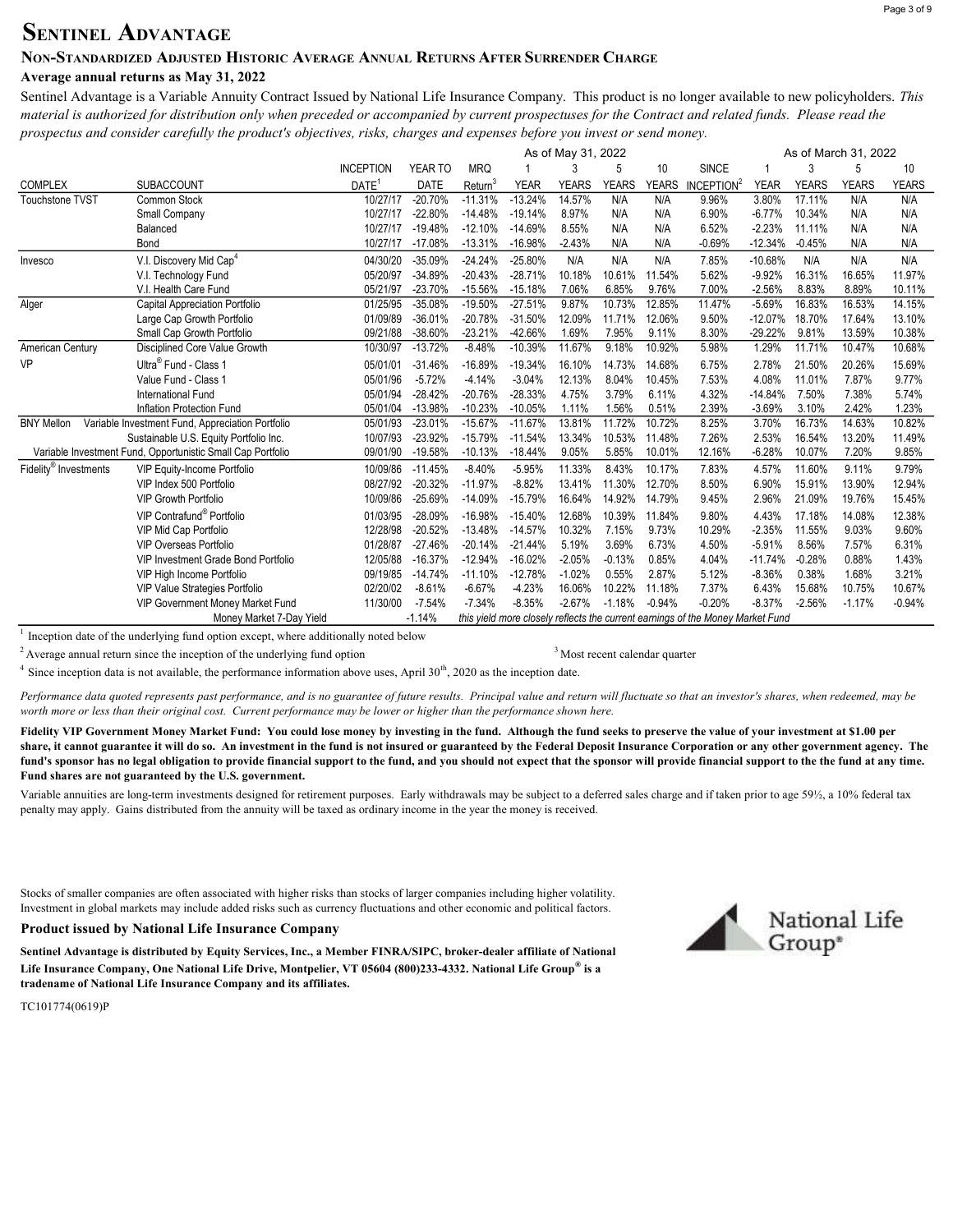|                                                   |                                           | As of May 31, 2022<br>As of March 31, 2022 |           |            |             |              |              |              |                        |             |              |              |              |
|---------------------------------------------------|-------------------------------------------|--------------------------------------------|-----------|------------|-------------|--------------|--------------|--------------|------------------------|-------------|--------------|--------------|--------------|
|                                                   |                                           | <b>INCEPTION</b>                           | YEAR TO   | <b>MRQ</b> |             |              | 5            | 10           | <b>SINCE</b>           |             | 3            | 5            | 10           |
| <b>COMPLEX</b>                                    | <b>SUBACCOUNT</b>                         | DATE <sup>1</sup>                          | DATE      | Return     | <b>YEAR</b> | <b>YEARS</b> | <b>YEARS</b> | <b>YEARS</b> | INCEPTION <sup>2</sup> | <b>YEAR</b> | <b>YEARS</b> | <b>YEARS</b> | <b>YEARS</b> |
| Franklin Templeton                                | Mutual Shares VIP Fund                    | 11/09/96                                   | $-10.63%$ | $-8.12%$   | $-11.38%$   | 4.74%        | 2.86%        | 7.02%        | 5.54%                  | $-1.75%$    | 4.78%        | 3.51%        | 6.49%        |
|                                                   | Mutual Global Discovery VIP Fund          | 11/08/96                                   | $-7.48%$  | $-8.57%$   | $-6.17%$    | 6.58%        | 3.65%        | 7.17%        | 6.96%                  | $-1.24%$    | 5.29%        | 3.55%        | 6.29%        |
|                                                   | US Government Securities VIP Fund         | 03/14/89                                   | $-13.28%$ | $-11.38%$  | $-14.66%$   | $-3.57%$     | $-1.47%$     | $-0.59%$     | 3.36%                  | $-12.84%$   | $-2.59%$     | $-0.94%$     | $-0.31%$     |
| Franklin                                          | Small Cap Value VIP Fund                  | 05/01/98                                   | $-14.83%$ | $-10.30%$  | $-15.70%$   | 10.86%       | 6.58%        | 9.69%        | 6.54%                  | $-6.68%$    | 10.40%       | 7.42%        | 9.10%        |
|                                                   | Small-Mid Cap Growth VIP Fund             | 11/01/95                                   | $-37.55%$ | $-22.79%$  | $-32.80%$   | 6.66%        | 8.24%        | 9.59%        | 7.14%                  | $-15.56%$   | 13.50%       | 13.21%       | 10.62%       |
| Templeton                                         | Foreign VIP Fund                          | 05/02/92                                   | $-9.99%$  | $-8.74%$   | $-17.98%$   | 0.85%        | $-1.78%$     | 2.79%        | 4.36%                  | $-13.21%$   | $-0.98%$     | $-0.89%$     | 1.40%        |
| Franklin                                          | Global Real Estate VIP Fund               | 01/25/89                                   | $-21.29%$ | $-11.39%$  | $-12.23%$   | 0.63%        | 2.54%        | 4.79%        | 5.90%                  | 7.71%       | 3.92%        | 5.35%        | 5.52%        |
| JP Morgan Insurance Trus Small Cap Core Portfolio |                                           | 01/03/95                                   | $-22.44%$ | $-14.50%$  | $-21.11%$   | 7.74%        | 5.86%        | 10.24%       | 7.52%                  | $-11.36%$   | 8.63%        | 7.61%        | 10.18%       |
| Neuberger Berman                                  | Mid-Cap Growth Class I                    | 11/03/97                                   | $-31.71%$ | $-19.75%$  | $-25.55%$   | 7.46%        | 8.79%        | 9.80%        | 7.84%                  | $-11.69%$   | 12.93%       | 13.03%       | 10.72%       |
| AMT                                               | Mid-Cap Growth Class S                    | 02/18/03                                   | $-31.76%$ | $-19.77%$  | $-25.72%$   | 7.22%        | 8.58%        | 10.04%       | 10.28%                 | $-11.88%$   | 12.70%       | 12.80%       | 11.02%       |
|                                                   | <b>Short Duration Bond Portfolio</b>      | 09/10/84                                   | $-11.75%$ | $-10.20%$  | $-12.89%$   | $-2.66%$     | $-1.11%$     | $-0.36%$     | 2.89%                  | $-11.12%$   | $-1.93%$     | $-0.73%$     | $-0.23%$     |
|                                                   | Sustainable Equity Portfolio              | 02/18/99                                   | $-21.56%$ | $-13.16%$  | $-14.17%$   | 11.16%       | 8.23%        | 10.95%       | 6.26%                  | $-0.36%$    | 13.23%       | 10.94%       | 10.98%       |
| <b>DWS</b>                                        | CROCI U.S. VIP                            | 05/04/98                                   | $-16.61%$ | $-12.91%$  | $-7.54%$    | 3.73%        | 3.69%        | 5.87%        | 3.12%                  | $-0.52%$    | 4.08%        | 5.05%        | 5.40%        |
|                                                   | Small Mid Cap Value VIP - B               | 05/01/96                                   | $-16.80%$ | $-11.34%$  | $-14.50%$   | 6.44%        | 3.33%        | 7.46%        | 6.45%                  | $-0.66%$    | 7.09%        | 4.09%        | 6.95%        |
|                                                   | Small Cap Index VIP - A                   | 08/22/97                                   | $-24.12%$ | $-14.94%$  | $-25.33%$   | 6.40%        | 5.44%        | 9.05%        | 5.70%                  | $-14.45%$   | 8.41%        | 7.45%        | 9.25%        |
| T. Rowe Price                                     | Equity Income Portfolio                   | 04/30/02                                   | $-7.66%$  | $-4.85%$   | $-5.15%$    | 10.75%       | 7.99%        | 9.60%        | 5.90%                  | 4.76%       | 10.86%       | 8.63%        | 9.10%        |
|                                                   | Blue Chip Growth Portfolio                | 04/30/02                                   | $-35.65%$ | $-19.68%$  | $-28.77%$   | 5.78%        | 9.31%        | 12.39%       | 7.74%                  | $-6.06%$    | 12.50%       | 15.48%       | 13.79%       |
|                                                   | Health Sciences Portfolio <sup>4</sup>    | 04/30/02                                   | $-24.77%$ | $-15.98%$  | $-18.18%$   | 9.83%        | 10.09%       | 14.59%       | 11.19%                 | $-5.07%$    | 11.14%       | 12.68%       | 15.50%       |
|                                                   | Moderate Allocation Portfolio             | 12/30/94                                   | $-20.47%$ | $-13.78%$  | $-18.61%$   | 3.65%        | 4.17%        | 6.44%        | 6.67%                  | $-8.14%$    | 5.87%        | 6.44%        | 6.57%        |
| Wells Fargo VT                                    | Opportunity Fund <sup>SM</sup>            | 05/08/92                                   | $-24.47%$ | $-15.79%$  | $-15.57%$   | 10.66%       | 9.16%        | 10.90%       | 9.52%                  | 0.92%       | 13.55%       | 12.00%       | 10.89%       |
|                                                   | Discovery Fund <sup>SM</sup>              | 12/31/96                                   | $-43.73%$ | $-26.14%$  | -43.93%     | $-0.29%$     | 5.56%        | 9.01%        | 6.99%                  | $-26.24%$   | 9.36%        | 11.78%       | 10.77%       |
| AB VPS                                            | Growth & Income Portfolio                 | 01/14/91                                   | $-10.92%$ | $-8.18%$   | $-5.75%$    | 10.76%       | 9.90%        | 12.26%       | 9.55%                  | 4.43%       | 11.12%       | 10.70%       | 11.80%       |
|                                                   | Small/Mid Cap Value Fund - Class A        | 06/01/01                                   | $-17.83%$ | $-12.57%$  | $-15.22%$   | 9.44%        | 5.93%        | 9.96%        | 8.37%                  | $-2.00%$    | 9.80%        | 6.65%        | 9.51%        |
|                                                   | International Value Fund - Class A        | 06/01/01                                   | $-16.81%$ | $-14.44%$  | $-19.40%$   | 2.76%        | $-1.65%$     | 3.83%        | 2.78%                  | $-10.22%$   | 1.36%        | $-0.18%$     | 2.24%        |
|                                                   | International Growth Fund                 | 10/01/94                                   | $-27.71%$ | $-21.72%$  | $-26.05%$   | 6.38%        | 3.62%        | 5.24%        | 5.55%                  | $-14.67%$   | 8.43%        | 6.78%        | 4.61%        |
| Invesco Oppenheimer                               | V.I. Main Street Small Cap                | 05/25/19                                   | $-21.06%$ | $-13.19%$  | $-18.45%$   | 10.67%       | N/A          | N/A          | 9.80%                  | $-6.87%$    | N/A          | N/A          | N/A          |
|                                                   | V.I. Conservative Balanced                | 05/25/19                                   | $-19.67%$ | $-13.46%$  | $-16.58%$   | 3.28%        | N/A          | N/A          | 3.42%                  | $-7.22%$    | N/A          | N/A          | N/A          |
|                                                   | V.I. Global Strategic Income              | 05/25/19                                   | $-15.99%$ | $-12.53%$  | $-19.07%$   | $-4.72%$     | N/A          | N/A          | $-4.27%$               | $-13.87%$   | N/A          | N/A          | N/A          |
| VanEck                                            | <b>VIP Emerging Markets Class I</b>       | 12/21/95                                   | $-30.29%$ | $-24.92%$  | $-42.25%$   | $-5.88%$     | $-2.62%$     | 2.03%        | 4.14%                  | $-35.88%$   | $-4.46%$     | 0.71%        | 1.41%        |
|                                                   | VIP Unconstrained Emerging Markets Bond I | 09/01/89                                   | $-15.61%$ | $-11.31%$  | $-21.11%$   | $-2.27%$     | $-0.71%$     | $-1.23%$     | 2.68%                  | $-12.84%$   | $-0.89%$     | 0.49%        | $-0.76%$     |
|                                                   | VIP Global Resources Class I              | 09/01/89                                   | 12.75%    | 14.49%     | 11.60%      | 20.38%       | 7.11%        | 1.37%        | 4.94%                  | 22.13%      | 16.67%       | 5.14%        | $-0.17%$     |

<sup>1</sup> Inception date of the underlying fund option

<sup>2</sup> Average annual return since the inception of the underlying fund option 3Most recent calendar quarter

 $^4$  Effective June 1, 2015 the T.Rowe Price Health Sciences Portfolio was closed to new investors and therefore not available as an investment option on this product for contract owners who were not already invested in that fund as of the closing date.

Returns are not annualized for periods under one year.

The non-standardized adjusted historic average annual returns after surrender charge are shown as a net rate of return which reflects the portfolios' investment income and capital gains and losses less investment management fees and expenses, and reflects the mortality and expense risk charge of 1.25%, an asset based administrative fee of .15% and an annual contract charge of \$30. The maximum surrender charge is 7% of premium payments. The surrender charge schedule applies to each premium payment and declines 1% for each completed contract year since payment.

The non-standardized adjusted historic average annual performance after surrender charge assumes that the Sentinel Advantage contract had been available since the inception of the underlying fund options and that the subaccounts were available as options under the contract.

Sentinel Advantage, Form Policy Series 7400/7401/7400ID(0199)/7401ID(0199), is distributed by Equity Services, Inc., a Member FINRA/SIPC, a broker-dealer affiliate of National Life Insurance Company, One National Life Drive, Montpelier, VT 05604 (800)233-4332.

TC101774(0619)P NATIONAL LIFE INSURANCE COMPANY HOME OFFICE: ONE NATIONAL LIFE DR., MONTPELIER, VT 05604 (802)-229-3333 WWW.NATIONALLIFEGROUP.COM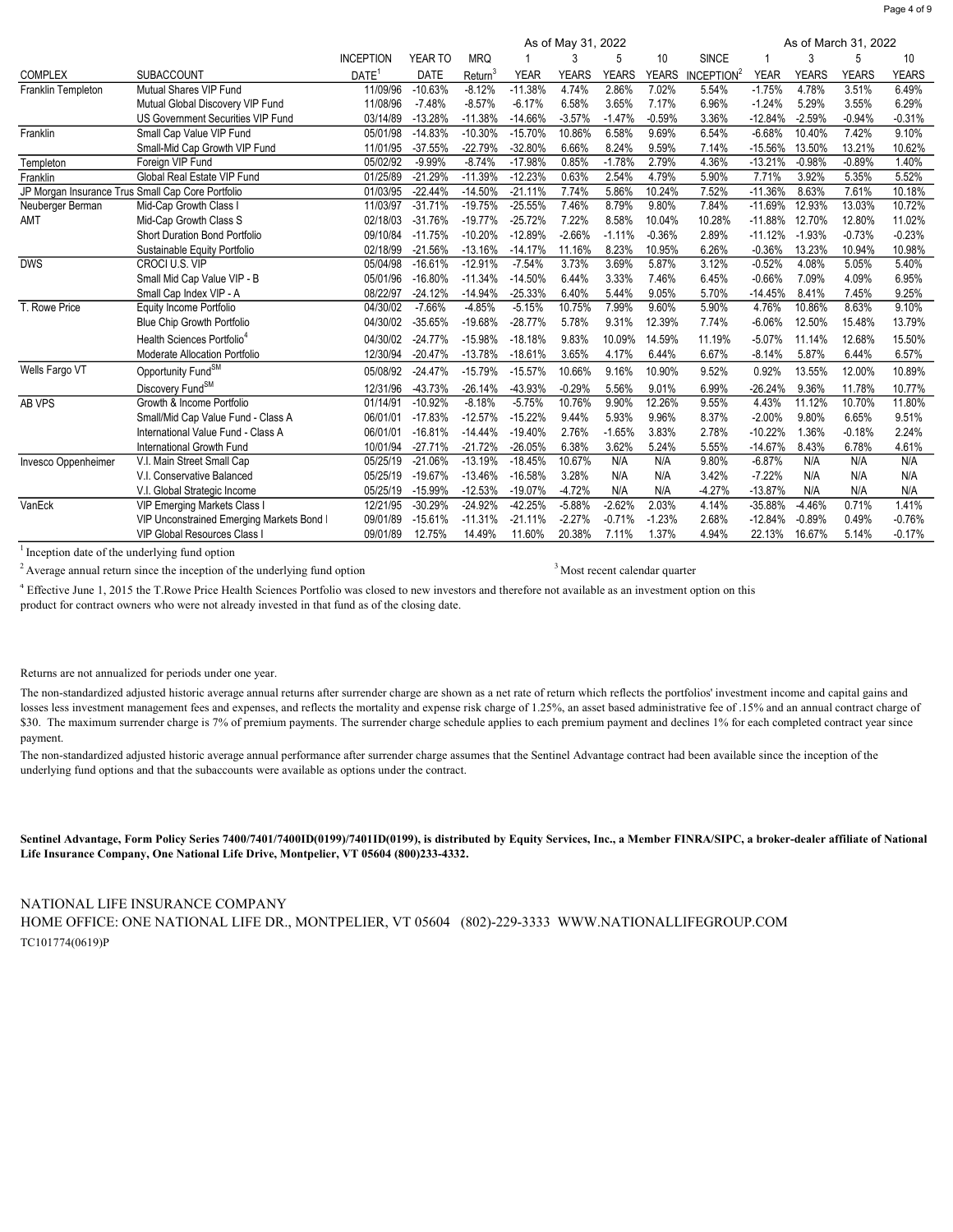# SENTINEL ADVANTAGE

## STANDARDIZED AVERAGE ANNUAL RETURNS

# Average annual returns as May 31, 2022

Sentinel Advantage is a Variable Annuity Contract Issued by National Life Insurance Company. This product is no longer available to new policyholders. This material is authorized for distribution only when preceded or accompanied by current prospectuses for the Contract and related funds. Please read the prospectus and consider carefully the product's objectives, risks, charges and expenses before you invest or send money.

|                                   |                                                             | As of March 31, 2022<br>As of May 31, 2022 |             |            |             |              |              |              |                                                                                       |             |              |              |              |
|-----------------------------------|-------------------------------------------------------------|--------------------------------------------|-------------|------------|-------------|--------------|--------------|--------------|---------------------------------------------------------------------------------------|-------------|--------------|--------------|--------------|
|                                   |                                                             | <b>INCEPTION</b>                           | YEAR TO     | <b>MRQ</b> |             | 3            | 5            | 10           | <b>SINCE</b>                                                                          |             | 3            | 5            | 10           |
| <b>COMPLEX</b>                    | <b>SUBACCOUNT</b>                                           | DATE <sup>1</sup>                          | <b>DATE</b> | Return     | <b>YEAR</b> | <b>YEARS</b> | <b>YEARS</b> | <b>YEARS</b> | INCEPTION <sup>2</sup>                                                                | <b>YEAR</b> | <b>YEARS</b> | <b>YEARS</b> | <b>YEARS</b> |
| <b>Touchstone TVST</b>            | Common Stock                                                | 10/27/17                                   | $-20.70%$   | $-11.31%$  | $-13.24%$   | 14.57%       | N/A          | N/A          | 9.96%                                                                                 | 3.80%       | 17.11%       | N/A          | N/A          |
|                                   | Small Company                                               | 10/27/17                                   | $-22.80%$   | $-14.48%$  | $-19.14%$   | 8.97%        | N/A          | N/A          | 6.90%                                                                                 | $-6.77%$    | 10.34%       | N/A          | N/A          |
|                                   | Balanced                                                    | 10/27/17                                   | $-19.48%$   | $-12.10%$  | $-14.69%$   | 8.55%        | N/A          | N/A          | 6.52%                                                                                 | $-2.23%$    | 11.11%       | N/A          | N/A          |
|                                   | Bond                                                        | 10/27/17                                   | $-17.08%$   | $-13.31%$  | $-16.98%$   | $-2.43%$     | N/A          | N/A          | $-0.69%$                                                                              | $-12.34%$   | $-0.45%$     | N/A          | N/A          |
| Invesco                           | V.I. Discovery Mid Cap                                      | 04/30/20                                   | $-35.09%$   | $-24.24%$  | $-25.80%$   | N/A          | N/A          | N/A          | 7.85%                                                                                 | $-10.68%$   | N/A          | N/A          | N/A          |
|                                   | V.I. Technology Fund                                        | 12/01/00                                   | $-34.89%$   | $-20.43%$  | $-28.71%$   | 10.18%       | 10.61%       | 11.54%       | 1.76%                                                                                 | $-9.92%$    | 16.31%       | 16.65%       | 11.97%       |
|                                   | V.I. Health Care Fund                                       | 12/01/00                                   | $-23.70%$   | $-15.56%$  | $-15.18%$   | 7.06%        | 6.85%        | 9.76%        | 4.91%                                                                                 | $-2.56%$    | 8.83%        | 8.89%        | 10.11%       |
| Alger                             | Capital Appreciation Portfolio                              | 12/01/00                                   | $-35.08%$   | $-19.50%$  | $-27.51%$   | 9.87%        | 10.73%       | 12.85%       | 7.01%                                                                                 | $-5.69%$    | 16.83%       | 16.53%       | 14.15%       |
|                                   | Large Cap Growth Portfolio                                  | 07/02/97                                   | $-36.01%$   | $-20.78%$  | $-31.50%$   | 12.09%       | 11.71%       | 12.06%       | 6.77%                                                                                 | $-12.07%$   | 18.70%       | 17.64%       | 13.10%       |
|                                   | Small Cap Growth Portfolio                                  | 07/02/97                                   | $-38.60%$   | $-23.21%$  | $-42.66%$   | 1.69%        | 7.95%        | 9.11%        | 5.23%                                                                                 | $-29.22%$   | 9.81%        | 13.59%       | 10.38%       |
| American Century                  | Disciplined Core Value Growth                               | 08/03/98                                   | $-13.72%$   | $-8.48%$   | $-10.39%$   | 11.67%       | 9.18%        | 10.92%       | 5.24%                                                                                 | 1.29%       | 11.71%       | 10.47%       | 10.68%       |
| <b>VP</b>                         | Ultra <sup>®</sup> Fund - Class 1                           | 05/01/04                                   | $-31.46%$   | $-16.89%$  | $-19.34%$   | 16.10%       | 14.73%       | 14.68%       | 8.63%                                                                                 | 2.78%       | 21.50%       | 20.26%       | 15.69%       |
|                                   | Value Fund - Class 1                                        | 08/03/98                                   | $-5.72%$    | $-4.14%$   | $-3.04%$    | 12.13%       | 8.04%        | 10.45%       | 6.79%                                                                                 | 4.08%       | 11.01%       | 7.87%        | 9.77%        |
|                                   | International Fund                                          | 05/01/04                                   | $-28.42%$   | $-20.76%$  | $-28.33%$   | 4.75%        | 3.79%        | 6.11%        | 4.58%                                                                                 | $-14.84%$   | 7.50%        | 7.38%        | 5.74%        |
|                                   | <b>Inflation Protection Fund</b>                            | 05/01/04                                   | $-13.98%$   | $-10.23%$  | $-10.05%$   | 1.11%        | 1.56%        | 0.51%        | 2.39%                                                                                 | $-3.69%$    | 3.10%        | 2.42%        | 1.23%        |
| <b>BNY Mellon</b>                 | Variable Investment Fund, Appreciation Portfolio            | 05/01/04                                   | $-23.01%$   | $-15.67%$  | $-11.67%$   | 13.81%       | 11.72%       | 10.72%       | 7.55%                                                                                 | 3.70%       | 16.73%       | 14.63%       | 10.82%       |
|                                   | Sustainable U.S. Equity Portfolio Inc.                      | 12/01/00                                   | $-23.92%$   | $-15.79%$  | $-11.54%$   | 13.34%       | 10.53%       | 11.48%       | 4.18%                                                                                 | 2.53%       | 16.54%       | 13.20%       | 11.49%       |
|                                   | Variable Investment Fund, Opportunistic Small Cap Portfolio | 05/01/04                                   | $-19.58%$   | $-10.13%$  | $-18.44%$   | 9.05%        | 5.85%        | 10.01%       | 4.79%                                                                                 | $-6.28%$    | 10.07%       | 7.20%        | 9.85%        |
| Fidelity <sup>®</sup> Investments | <b>VIP Equity-Income Portfolio</b>                          | 07/02/97                                   | $-11.45%$   | $-8.40%$   | $-5.95%$    | 11.33%       | 8.43%        | 10.17%       | 5.76%                                                                                 | 4.57%       | 11.60%       | 9.11%        | 9.79%        |
|                                   | VIP Index 500 Portfolio                                     | 07/02/97                                   | $-20.32%$   | $-11.97%$  | $-8.82%$    | 13.41%       | 11.30%       | 12.70%       | 6.74%                                                                                 | 6.90%       | 15.91%       | 13.90%       | 12.94%       |
|                                   | <b>VIP Growth Portfolio</b>                                 | 07/02/97                                   | $-25.69%$   | $-14.09%$  | $-15.79%$   | 16.64%       | 14.92%       | 14.79%       | 7.59%                                                                                 | 2.96%       | 21.09%       | 19.76%       | 15.45%       |
|                                   | VIP Contrafund <sup>®</sup> Portfolio                       | 07/02/97                                   | -28.09%     | $-16.98%$  | $-15.40%$   | 12.68%       | 10.39%       | 11.84%       | 8.18%                                                                                 | 4.43%       | 17.18%       | 14.08%       | 12.38%       |
|                                   | VIP Mid Cap Portfolio                                       | 05/01/04                                   | $-20.52%$   | $-13.48%$  | $-14.57%$   | 10.32%       | 7.15%        | 9.73%        | 8.52%                                                                                 | $-2.35%$    | 11.55%       | 9.03%        | 9.60%        |
|                                   | <b>VIP Overseas Portfolio</b>                               | 07/02/97                                   | $-27.46%$   | $-20.14%$  | $-21.44%$   | 5.19%        | 3.69%        | 6.73%        | 3.24%                                                                                 | $-5.91%$    | 8.56%        | 7.57%        | 6.31%        |
|                                   | <b>VIP Investment Grade Bond Portfolio</b>                  | 11/30/00                                   | $-16.37%$   | $-12.94%$  | $-16.02%$   | $-2.05%$     | $-0.13%$     | 0.85%        | 2.89%                                                                                 | $-11.74%$   | $-0.28%$     | 0.88%        | 1.43%        |
|                                   | VIP High Income Portfolio                                   | 07/02/97                                   | $-14.74%$   | $-11.10%$  | $-12.78%$   | $-1.02%$     | 0.55%        | 2.87%        | 2.60%                                                                                 | $-8.36%$    | 0.38%        | 1.68%        | 3.21%        |
|                                   | VIP Value Strategies Portfolio                              | 12/01/08                                   | $-8.61%$    | $-6.67%$   | $-4.23%$    | 16.06%       | 10.22%       | 11.18%       | 13.81%                                                                                | 6.43%       | 15.68%       | 10.75%       | 10.67%       |
|                                   | VIP Government Money Market Fund                            | 07/02/97                                   | $-7.54%$    | $-7.34%$   | $-8.35%$    | $-2.67%$     | $-1.18%$     | $-0.94%$     | 0.36%                                                                                 | $-8.37%$    | $-2.56%$     | $-1.17%$     | $-0.94%$     |
|                                   | Money Market 7-Day Yield <sup>4</sup>                       |                                            |             |            |             |              |              |              | -1.14% this yield more closely reflects the current earnings of the Money Market Fund |             |              |              |              |

 $1$  Date the portfolio was first included in the subaccount, except where additionally noted below

 $2$  Average annual return since the inception of the separate account

<sup>3</sup> Most recent calendar quarter

<sup>4</sup> Performance of the money market 7 day yield reflects the portfolio investment income and capital gains and losses less investment management fees and expenses, and reflects all common fees of the separate account.

Performance data quoted represents past performance, and is no guarantee of future results. Principal value and return will fluctuate so that an investor's shares, when redeemed, may be worth more or less than their original cost. Current performance may be lower or higher than the performance shown here.

Fidelity VIP Government Money Market Fund: You could lose money by investing in the fund. Although the fund seeks to preserve the value of your investment at \$1.00 per share, it cannot guarantee it will do so. An investment in the fund is not insured or guaranteed by the Federal Deposit Insurance Corporation or any other government agency. The fund's sponsor has no legal obligation to provide financial support to the fund, and you should not expect that the sponsor will provide financial support to the the fund at any time. Fund shares are not guaranteed by the U.S. government.

Variable annuities are long-term investments designed for retirement purposes. Early withdrawals may be subject to a deferred sales charge and if taken prior to age 59½, a 10% federal tax penalty may apply. Gains distributed from the annuity will be taxed as ordinary income in the year the money is received.

Stocks of smaller companies are often associated with higher risks than stocks of larger companies including higher volatility. Investment in global markets may include added risks such as currency fluctuations and other economic and political factors. Returns are not annualized for periods under one year.

National Life Group<sup>®</sup>

TC101774(0619)P Product issued by National Life Insurance Company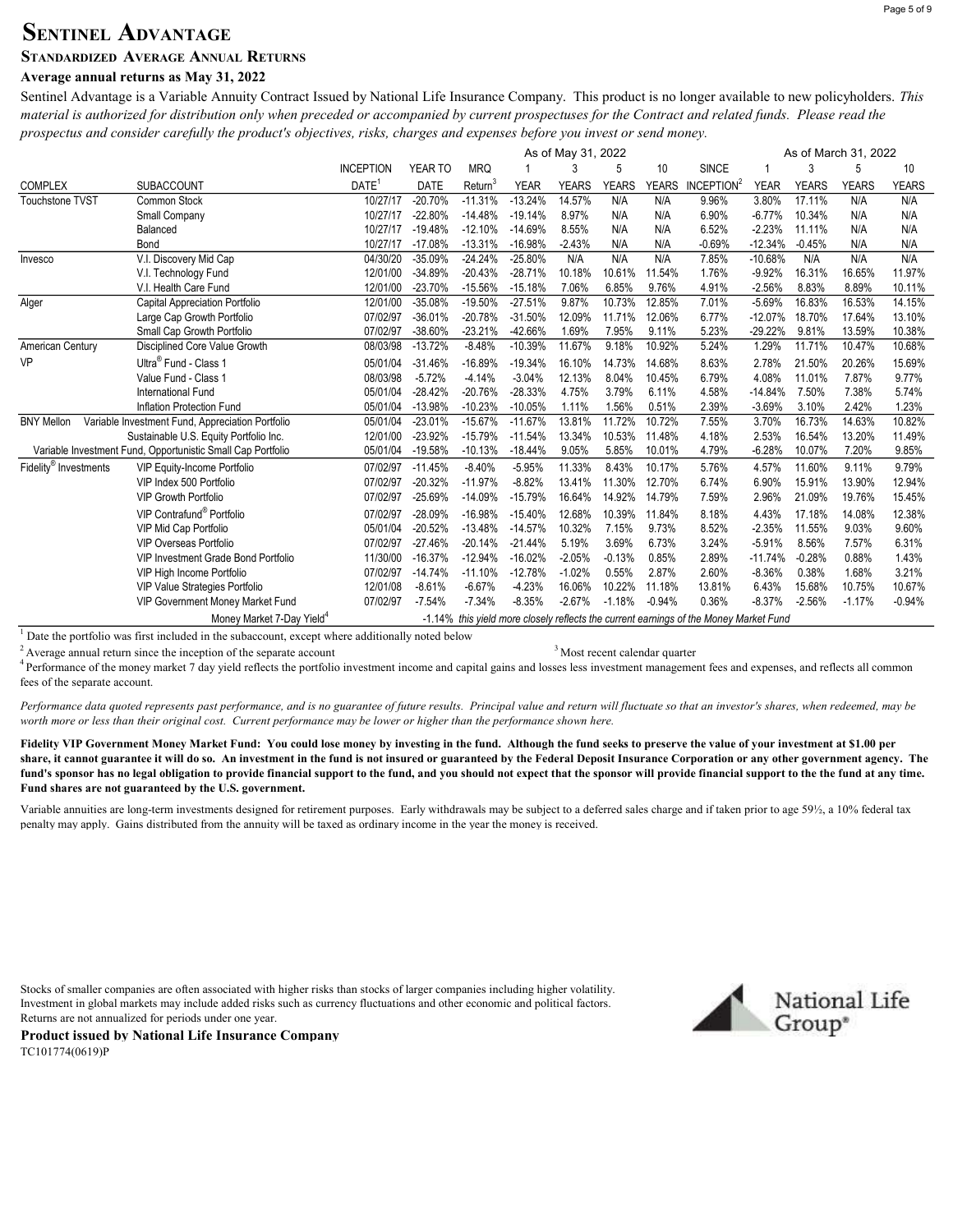|                     |                                                   | As of March 31, 2022<br>As of May 31, 2022 |           |            |             |              |              |              |                        |             |              |              |              |
|---------------------|---------------------------------------------------|--------------------------------------------|-----------|------------|-------------|--------------|--------------|--------------|------------------------|-------------|--------------|--------------|--------------|
|                     |                                                   | <b>INCEPTION</b>                           | YEAR TO   | <b>MRQ</b> |             | 3            | 5            | 10           | <b>SINCE</b>           |             |              | 5            | 10           |
| <b>COMPLEX</b>      | <b>SUBACCOUNT</b>                                 | $DATE$ <sup>1</sup>                        | DATE      | Return     | <b>YEAR</b> | <b>YEARS</b> | <b>YEARS</b> | <b>YEARS</b> | INCEPTION <sup>2</sup> | <b>YEAR</b> | <b>YEARS</b> | <b>YEARS</b> | <b>YEARS</b> |
| Franklin Templeton  | Mutual Shares VIP Fund                            | 05/01/04                                   | $-10.63%$ | $-8.12%$   | $-11.38%$   | 4.74%        | 2.86%        | 7.02%        | 4.79%                  | $-1.75%$    | 4.78%        | 3.51%        | 6.49%        |
|                     | Mutual Global Discovery VIP Fund                  | 12/01/08                                   | $-7.48%$  | $-8.57%$   | $-6.17%$    | 6.58%        | 3.65%        | 7.17%        | 7.36%                  | $-1.24%$    | 5.29%        | 3.55%        | 6.29%        |
|                     | US Government Securities VIP Fund                 | 12/01/08                                   | $-13.28%$ | $-11.38%$  | $-14.66%$   | $-3.57%$     | $-1.47%$     | $-0.59%$     | 0.53%                  | $-12.84%$   | $-2.59%$     | $-0.94%$     | $-0.31%$     |
| Franklin            | Small Cap Value VIP Fund                          | 05/01/04                                   | $-14.83%$ | $-10.30%$  | $-15.70%$   | 10.86%       | 6.58%        | 9.69%        | 7.40%                  | $-6.68%$    | 10.40%       | 7.42%        | 9.10%        |
|                     | Small-Mid Cap Growth VIP Fund                     | 05/01/04                                   | $-37.55%$ | $-22.79%$  | $-32.80%$   | 6.66%        | 8.24%        | 9.59%        | 6.79%                  | $-15.56%$   | 13.50%       | 13.21%       | 10.62%       |
| Templeton           | Foreign VIP Fund                                  | 05/01/04                                   | $-9.99%$  | $-8.74%$   | $-17.98%$   | 0.85%        | $-1.78%$     | 2.79%        | 2.63%                  | $-13.21%$   | $-0.98%$     | $-0.89%$     | 1.40%        |
| Franklin            | Global Real Estate VIP Fund                       | 05/01/04                                   | $-21.29%$ | $-11.39%$  | $-12.23%$   | 0.63%        | 2.54%        | 4.79%        | 3.26%                  | 7.71%       | 3.92%        | 5.35%        | 5.52%        |
|                     | JP Morgan Insurance Trus Small Cap Core Portfolio | 08/03/98                                   | $-22.44%$ | $-14.50%$  | $-21.11%$   | 7.74%        | 5.86%        | 10.24%       | 6.03%                  | $-11.36%$   | 8.63%        | 7.61%        | 10.18%       |
| Neuberger Berman    | Mid-Cap Growth Class I                            | 05/01/04                                   | $-31.71%$ | $-19.75%$  | $-25.55%$   | 7.46%        | 8.79%        | 9.80%        | 8.56%                  | $-11.69%$   | 12.93%       | 13.03%       | 10.72%       |
| AMT                 | Mid-Cap Growth Class S                            | 11/06/15                                   | $-31.76%$ | $-19.77%$  | $-25.72%$   | 7.22%        | 8.58%        | N/A          | 8.09%                  | $-11.88%$   | 12.70%       | 12.80%       | N/A          |
|                     | Short Duration Bond Portfolio                     | 05/01/04                                   | $-11.75%$ | $-10.20%$  | $-12.89%$   | $-2.66%$     | $-1.11%$     | $-0.36%$     | 0.09%                  | $-11.12%$   | $-1.93%$     | $-0.73%$     | $-0.23%$     |
|                     | Sustainable Equity Portfolio                      | 12/01/08                                   | $-21.56%$ | $-13.16%$  | $-14.17%$   | 11.16%       | 8.23%        | 10.95%       | 11.31%                 | $-0.36%$    | 13.23%       | 10.94%       | 10.98%       |
| <b>DWS</b>          | CROCI U.S. VIP                                    | 05/01/04                                   | $-16.61%$ | $-12.91%$  | $-7.54%$    | 3.73%        | 3.69%        | 5.87%        | 2.92%                  | $-0.52%$    | 4.08%        | 5.05%        | 5.40%        |
|                     | Small Mid Cap Value VIP - B                       | 05/01/04                                   | $-16.80%$ | $-11.34%$  | $-14.50%$   | 6.44%        | 3.33%        | 7.46%        | 6.41%                  | $-0.66%$    | 7.09%        | 4.09%        | 6.95%        |
|                     | Small Cap Index VIP - A                           | 12/01/08                                   | $-24.12%$ | $-14.94%$  | $-25.33%$   | 6.40%        | 5.44%        | 9.05%        | 10.37%                 | $-14.45%$   | 8.41%        | 7.45%        | 9.25%        |
| T. Rowe Price       | Equity Income Portfolio                           | 05/01/04                                   | $-7.66%$  | $-4.85%$   | $-5.15%$    | 10.75%       | 7.99%        | 9.60%        | 6.28%                  | 4.76%       | 10.86%       | 8.63%        | 9.10%        |
|                     | Blue Chip Growth Portfolio                        | 05/01/04                                   | $-35.65%$ | $-19.68%$  | $-28.77%$   | 5.78%        | 9.31%        | 12.39%       | 8.36%                  | $-6.06%$    | 12.50%       | 15.48%       | 13.79%       |
|                     | Health Sciences Portfolio <sup>4</sup>            | 05/01/04                                   | $-24.77%$ | $-15.98%$  | $-18.18%$   | 9.83%        | 10.09%       | 14.59%       | 11.53%                 | $-5.07%$    | 11.14%       | 12.68%       | 15.50%       |
|                     | Moderate Allocation Portfolio                     | 12/01/08                                   | $-20.47%$ | $-13.78%$  | $-18.61%$   | 3.65%        | 4.17%        | 6.44%        | 8.07%                  | $-8.14%$    | 5.87%        | 6.44%        | 6.57%        |
| Wells Fargo VT      | Opportunity Fund <sup>SM5</sup>                   | 07/02/97                                   | $-24.47%$ | $-15.79%$  | $-15.57%$   | 10.66%       | 9.16%        | 10.90%       | 7.90%                  | 0.92%       | 13.55%       | 12.00%       | 10.89%       |
|                     | Discovery Fund <sup>SM5</sup>                     | 07/02/97                                   | $-43.73%$ | $-26.14%$  | -43.93%     | $-0.29%$     | 5.56%        | 9.01%        | 6.99%                  | $-26.24%$   | 9.36%        | 11.78%       | 10.77%       |
| AB VPS              | Growth & Income Portfolio                         | 04/29/19                                   | $-10.92%$ | $-8.18%$   | $-5.75%$    | 10.76%       | N/A          | N/A          | 8.57%                  | 4.43%       | N/A          | N/A          | N/A          |
|                     | Small/Mid Cap Value Fund - Class A                | 12/01/08                                   | $-17.83%$ | $-12.57%$  | $-15.22%$   | 9.44%        | 5.93%        | 9.96%        | 11.93%                 | $-2.00%$    | 9.80%        | 6.65%        | 9.51%        |
|                     | International Value Fund - Class A                | 12/01/08                                   | $-16.81%$ | $-14.44%$  | $-19.40%$   | 2.76%        | $-1.65%$     | 3.83%        | 3.37%                  | $-10.22%$   | 1.36%        | $-0.18%$     | 2.24%        |
|                     | International Growth Fund                         | 12/01/08                                   | $-27.71%$ | $-21.72%$  | $-26.05%$   | 6.38%        | 3.62%        | 5.24%        | 6.09%                  | $-14.67%$   | 8.43%        | 6.78%        | 4.61%        |
| Invesco Oppenheimer | V.I. Main Street Small Cap                        | 05/25/19                                   | $-21.06%$ | $-13.19%$  | $-18.45%$   | 10.67%       | N/A          | N/A          | 9.80%                  | $-6.87%$    | N/A          | N/A          | N/A          |
|                     | V.I. Conservative Balanced                        | 05/25/19                                   | $-19.67%$ | $-13.46%$  | $-16.58%$   | 3.28%        | N/A          | N/A          | 3.42%                  | $-7.22%$    | N/A          | N/A          | N/A          |
|                     | V.I. Global Strategic Income                      | 05/25/19                                   | $-15.99%$ | $-12.53%$  | $-19.07%$   | $-4.72%$     | N/A          | N/A          | $-4.27%$               | $-13.87%$   | N/A          | N/A          | N/A          |
| VanEck              | <b>VIP Emerging Markets Class I</b>               | 12/01/08                                   | $-30.29%$ | $-24.92%$  | $-42.25%$   | $-5.88%$     | $-2.62%$     | 2.03%        | 7.41%                  | $-35.88%$   | $-4.46%$     | 0.71%        | 1.41%        |
|                     | VIP Unconstrained Emerging Markets Bond I         | 12/01/08                                   | $-15.61%$ | $-11.31%$  | $-21.11%$   | $-2.27%$     | $-0.71%$     | $-1.23%$     | 0.77%                  | $-12.84%$   | $-0.89%$     | 0.49%        | $-0.76%$     |
|                     | <b>VIP Global Resources Class I</b>               | 12/01/08                                   | 12.75%    | 14.49%     | 11.60%      | 20.38%       | 7.11%        | 1.37%        | 3.86%                  | 22.13%      | 16.67%       | 5.14%        | $-0.17%$     |
|                     |                                                   |                                            |           |            |             |              |              |              |                        |             |              |              |              |

<sup>1</sup> Date the portfolio was first included in the subaccount, except where additionally noted below

<sup>2</sup> Average annual return since the inception of the separate account

<sup>3</sup> Most recent calendar quarter

Page 6 of 9

 $^4$  Effective June 1, 2015 the T.Rowe Price Health Sciences Portfolio was closed to new investors and therefore not available as an investment option on this

product for contract owners who were not already invested in that fund as of the closing date.

<sup>5</sup>The Wells Fargo Advantage Discovery Fund Subaccount and the Wells Fargo Advantage Opportunity Fund Subaccount invested in the Strong Mid Cap Growth Fund II and the Strong Opportunity Fund II, respectively, for the period from 7/2/1997 through 4/10/2005, when the Strong Mid Cap Growth Fund reorganized into the Wells Fargo Advantage Discovery Fund, and the Strong Opportunity Fund II reorganized into the Wells Fargo Advantage Opportunity Fund. The performance figures for these Subaccounts therefore reflect the investment performance of the Strong Mid Cap Growth Fund II or the Strong Opportunity Fund II through 4/10/2005 and the Wells Fargo Advantage Discovery Fund and the Wells Fargo Advantage Opportunity Fund beginning 4/11/2005.

Contract inception date was 7/1/1997.

The standardized average annual returns are shown as a net rate of return which reflects the portfolios' investment income and capital gains and losses less investment management fees and expenses, and reflects the mortality and expense risk charge of 1.25%, an asset based administrative fee of .15% and an annual contract charge of \$30. Performance reflects the deduction of the surrender charge which reduces the performance compared to performance under the assumption that the contract is not surrendered. The maximum surrender charge is 7% of premium payments. The surrender charge schedule applies to each premium payment and declines 1% for each completed contract year since payment.

TC101774(0619)P HOME OFFICE: ONE NATIONAL LIFE DR., MONTPELIER, VT 05604 (802)-229-3333 WWW.NATIONALLIFEGROUP.COM NATIONAL LIFE INSURANCE COMPANY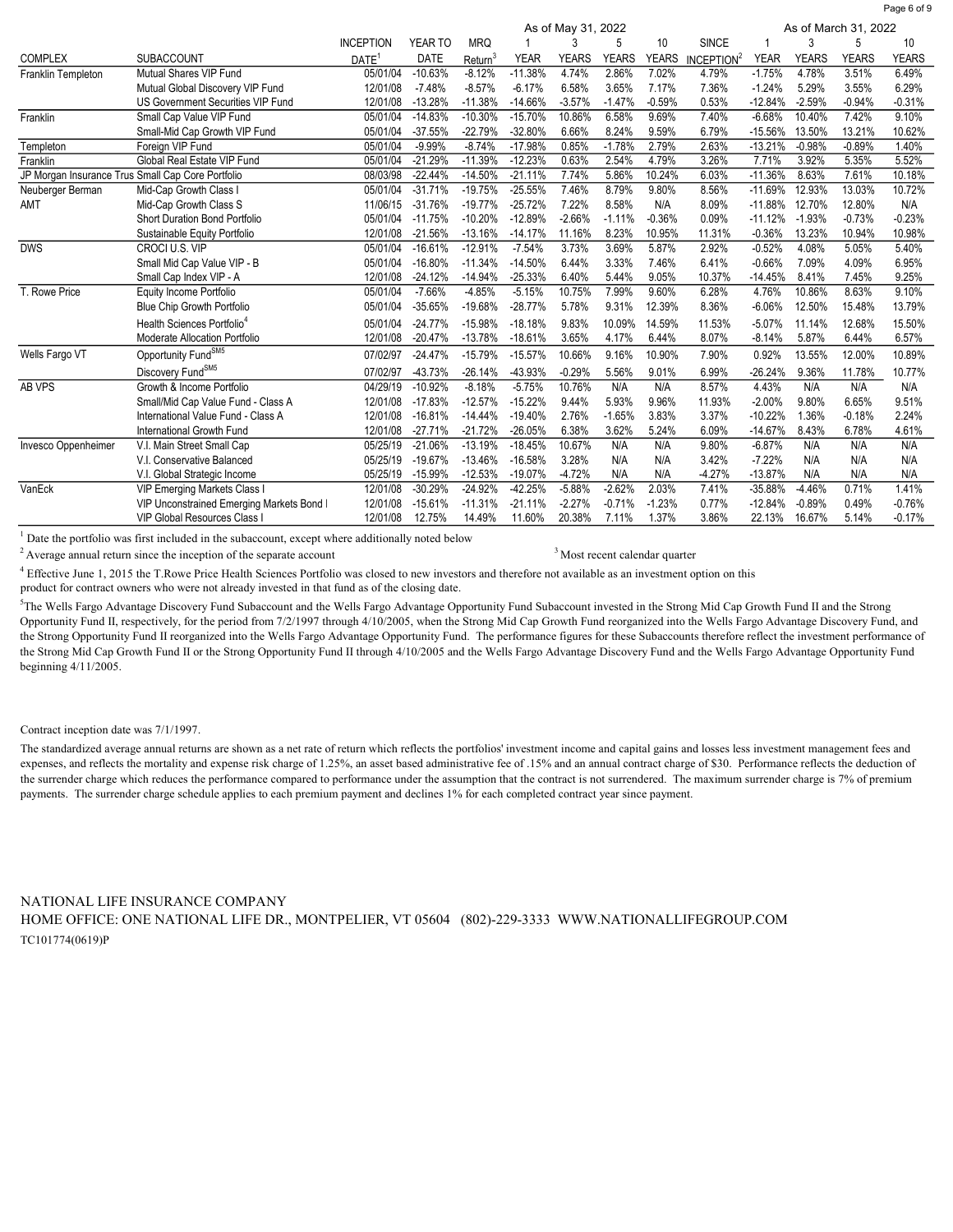Effective April 11, 2005, the Strong Mid Cap Growth Fund II reorganized into the Wells Fargo Advantage Discovery Fund and the Strong Opportunity Fund II reorganized into the Wells Fargo Advantage Opportunity Fund.

Effective April 30, 2004, the INVESCO VIF – Dynamics Fund reorganized into the AIM V.I. – Dynamics Fund, the INVESCO VIF – Health Sciences Fund reorganized into the AIM V.I. – Health Sciences Fund, and the INVESCO VIF – Technology Fund reorganized into the AIM V.I. – Technology Fund.

Effective May 1, 2005, the Franklin Small Cap Fund was renamed the Franklin Small-Midcap Growth Securities Fund.

Effective October 2, 2006, the AIM V.I. – Health Sciences Fund has been renamed AIM V.I. – Global Health Care Fund.

Effective October 2, 2006, the Franklin Templeton Small Cap Fund has been renamed Franklin Small-Mid Cap Growth Securities Fund.

Effective October 2, 2006, the Morgan Stanley Dean Witter Fixed Income Fund has been renamed Morgan Stanley Core Plus Fixed Income Portfolio.

Effective October 2, 2006, the Scudder Dreman High Return Fund has been renamed DWS Dreman High Return Equity VIP. The Scudder Dreman Small Cap Value Fund has been renamed DWS Dreman Small Cap Value VIP. The Scudder Equity 500 Index Fund has been renamed DWS Equity 500 Index VIP. The Scudder Small Cap Index Fund has been renamed DWS Small Cap Index VIP.

Effective November 3, 2006, the DWS Dreman Small Cap Value VIP has been renamed DWS Dreman Small Mid Cap Value VIP.

Effective October 2, 2006, the Sentinel Variable Products Trust Growth Index has been eliminated. The assets held in the Sentinel Variable Products Trust Growth Index have been transferred to the Fidelity® Investments VIP Index 500 Portfolio.

Effective May 1, 2007 the Franklin Real Estate Fund has been renamed Franklin Global Real Estate Securities Fund.

Effective May 1, 2007 the Neuberger Berman AMT Limited Maturity Bond Portfolio has been renamed Neuberger Berman AMT Lehman Brothers Short Duration Bond Portfolio.

Effective March 26, 2008 the Neuberger Berman AMT Fasciano Portfolio has been renamed Neuberger Berman AMT Small Cap Growth Portfolio.

Effective May 1, 2008 the Alger American Leveraged AllCap Portfolio has been renamed Alger American Capital Appreciation Portfolio. The Alger American Small Capitalization Portfolio has been renamed Alger American SmallCap Growth Portfolio.

Effective July 1, 2008 the Alger American Growth Portfolio has been renamed Alger American LargeCap Growth Portfolio.

Effective September 26, 2008, the Neuberger Berman AMT Lehman Brothers Short Duration Bond Portfolio has been renamed Neuberger Berman AMT Short Duration Bond Portfolio.

Effective April 24, 2009, end of business, the JP Morgan International Equity Portfolio was merged into the JP Morgan Insurance Trust International Equity Portfolio. The JP Morgan Small Company Portfolio was merged into the JP Morgan Insurance Trust Small Cap Equity Portfolio, which was subsequently renamed JP Morgan Insurance Trust Small Cap Core Portfolio.

Effective May 1, 2009, the Franklin Templeton Mutual Discovery Securities Fund has been renamed Franklin Templeton Mutual Global Discovery Securities Fund.

Effective June 1, 2009, the DWS Dreman High Return Equity VIP has been renamed DWS Strategic Value VIP.

Effective September 23, 2009, the Alger American Capital Appreciation Portfolio has been renamed Alger Capital Appreciation Portfolio. The Alger American LargeCap Growth Portfolio has been renamed Alger Large Cap Growth Portfolio. The Alger American Small Cap Growth Portfolio has been renamed Alger Small Cap Growth Portfolio.

Effective December 18, 2009, the Van Eck IT Worldwide Real Estate Fund has been liquidated.

Effective after close of business on April 29, 2011, the AIM V.I. Dynamics Fund has been reorganized into the Invesco V.I. Capital Development Fund.

Effective after close of business on April 29, 2011, the DWS Strategic Value VIP has been reorganized into the DWS Large Cap Value VIP.

Effective after close of business on April 29, 2011, the Sentinel Variable Products Trust Money Market has been eliminated. The assets held in the Sentinel Variable Products Trust Money Market have been transferred to the Fidelity® Investments VIP Money Market Portfolio.

Effective after close of business on April 29, 2011, the Sentinel Variable Products Trust Mid Cap Growth Fund has been renamed Sentinel Variable Products Trust Mid Cap Fund.

Effective after close of business on April 29, 2011, the AIM V.I. Global Health Care Fund has been renamed Invesco V.I. Global Health Care Fund.

Effective after close of business on April 29, 2011, the AIM V.I. Technology Fund has been renamed Invesco V.I. Technology Fund.

Effective after close of business on April 29, 2011, the Dreyfus VIF Developing Leaders Fund has been renamed Dreyfus VIF Opportunistic Small Cap Fund.

Effective after close of business on April 29, 2011, the Oppenheimer Strategic Bond Fund/VA has been renamed Oppenheimer Global Strategic Income Fund/VA.

Effective after close of business on April 29, 2011, the Van Eck IT Worldwide Emerging Markets Fund, the Van Eck IT Worldwide Global Bond Fund, and the Van Eck IT Worldwide Global Hard Assets Fund has been renamed: Van Eck VIP Emerging Markets Fund, Van Eck VIP Global Bond Fund, and Van Eck VIP Global Hard Assets Fund respectively.

Effective after close of business on April 29, 2011, the Oppenheimer Main Street Small Cap Fund/VA has been renamed Oppenheimer Main Street Small & Mid-Cap Fund/VA.

Variable annuities are long-term investments designed for retirement purposes. Early withdrawals may be subject to a deferred sales charge and if taken prior to age 59½, a 10% federal tax penalty may apply. Gains distributed from the annuity will be taxed as ordinary income in the year the money is received.

Effective after close of business on December 31, 2011, the Illuminations Model Portfolio will no longer be available.

Effective after close of business on April 27, 2012 the Invesco V.I. Capital Development Fund has been reorganized into the Invesco V.I. Mid Cap Growth Fund.

### Sentinel Advantage, Form Policy Series 7400/7401/7400ID(0199)/7401ID(0199), is distributed by Equity Services, Inc., a Member FINRA/SIPC, a broker-dealer affiliate of National Life Insurance Company, One National Life Drive, Montpelier, VT 05604 (800)233-4332.

## NATIONAL LIFE INSURANCE COMPANY HOME OFFICE: ONE NATIONAL LIFE DR., MONTPELIER, VT 05604 (802)-229-3333 WWW.NATIONALLIFEGROUP.COM

Page 7 of 9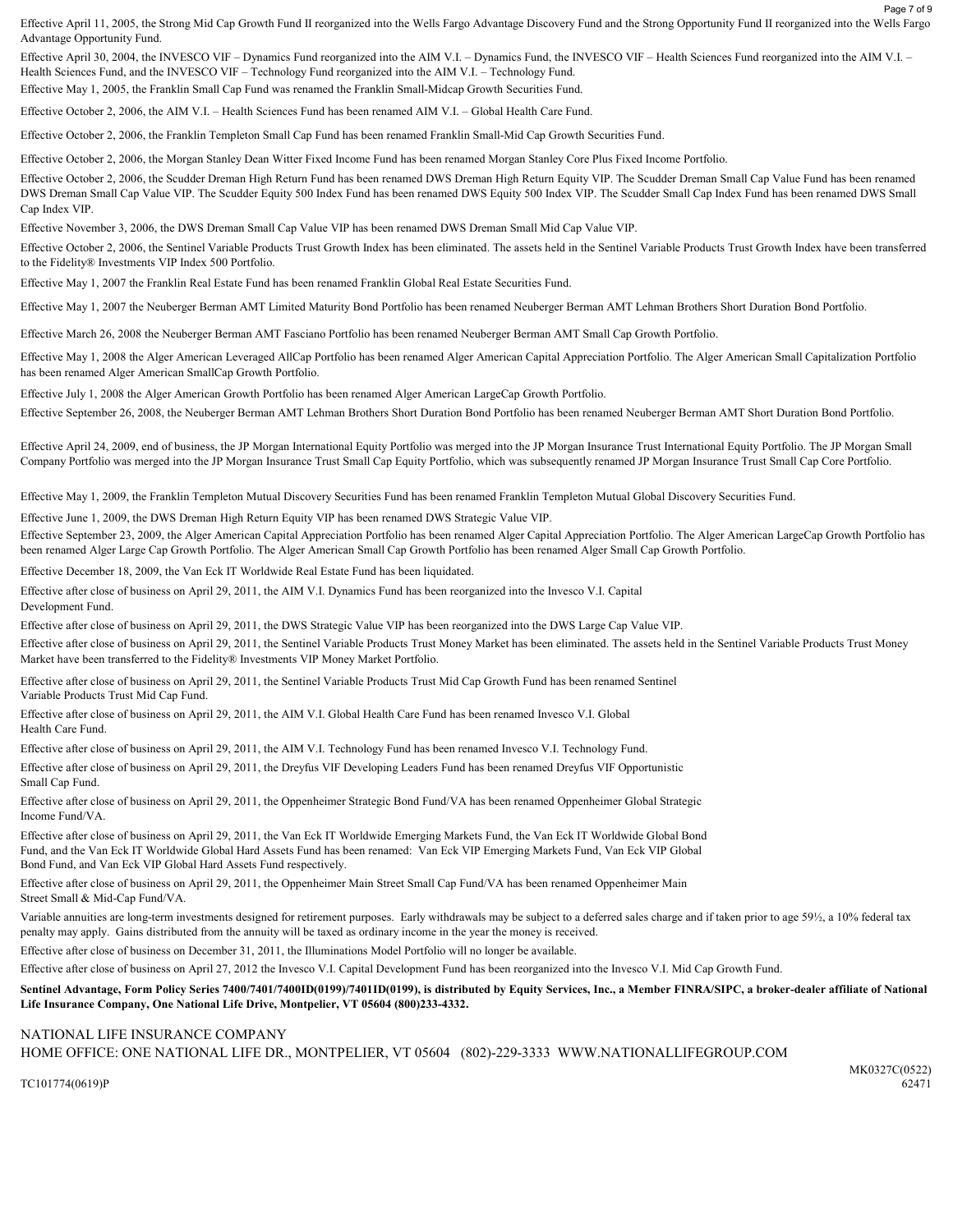Page 8 of 9

Cap Value Portfolio. Effective after close of business on September 30, 2012, the Neuberger Berman AMT Partners Portfolio has been renamed Neuberger Berman AMT Large

Small Cap Fund/VA. Effective after close of business on April 29, 2013, the Oppenheimer Main Street Small & Mid-Cap Fund/VA has been renamed Oppenheimer Main Street

Bond Fund. Effective after close of business on April 29, 2013, the Oppenheimer Balanced Fund/VA has been renamed Oppenheimer Capital Income Fund/VA. Effective after close of business on April 30, 2013, the Van Eck VIP Global Bond Fund has been renamed Van Eck VIP Unconstrained Emerging Markets

Effective after close of business on April 30, 2013, the DWS Dreman Small Mid Cap Value VIP has been renamed DWS Small Mid Cap Value VIP.

Effective after close of business on April 25, 2014, the American Century VP Vista Fund will no longer be available.

Franklin Templeton VIPT Franklin Global Real Estate VIP Fund. Effective after close of business on May 1, 2014, the Franklin Templeton VIPT Franklin Global Real Estate Securities Fund has been renamed as

Franklin Templeton VIPT Franklin Small Cap Value VIP Fund. Effective after close of business on May 1, 2014, the Franklin Templeton VIPT Franklin Small Cap Value Securities Fund has been renamed as

Franklin Templeton VIPT Franklin Small-Mid Cap Growth VIP Fund. Effective after close of business on May 1, 2014, the Franklin Templeton VIPT Franklin Small-Mid Cap Growth Securities Fund has been renamed as

Franklin Templeton VIPT Franklin US Government Securities VIP Fund. Effective after close of business on May 1, 2014, the Franklin Templeton VIPT Franklin US Government Fund has been renamed as

Franklin Templeton VIPT Franklin Mutual Global Discovery VIP Fund. Effective after close of business on May 1, 2014, the Franklin Templeton VIPT Mutual Global Discovery Securities Fund has been renamed as

Franklin Templeton VIPT Franklin Mutual Shares VIP Fund. Effective after close of business on May 1, 2014, the Franklin Templeton VIPT Mutual Shares Securities Fund has been renamed as

Franklin Templeton VIPT Templeton Foreign VIP Fund. Effective after close of business on May 1, 2014, the Franklin Templeton VIPT Templeton Foreign Securities Fund has been renamed as

Effective after close of business on December 1, 2014, the DWS Large Cap Value VIP Fund has been renamed as Deutsche Large Cap Value VIP - B Fund.

Effective after close of business on December 1, 2014, the DWS Small Mid Cap Value VIP Fund has been renamed as Deutsche Small Mid Cap Value VIP - B Fund.

Effective after close of business on December 1, 2014, the DWS Small Cap Index VIP Fund has been renamed as Deutsche Small Cap Index VIP - A Fund.

Effective after close of business on December 1, 2014, the J.P. Morgan Insurance Trust International Equity Portfolio has been eliminated. The assets held in the fund have been transferred to the Fidelity® Investments VIP Money Market Portfolio.

Effective June 1, 2015 the Oppenheimer Capital Income Fund/VA has been renamed the Oppenheimer Conservative Balanced Fund/VA.

Effective November 6, 2015, the Neuberger Berman AMT Mid-Cap Growth Portfolio has been renamed as Neuberger Berman AMT Mid-Cap Growth Class I.

Effective after close of business on November 6, 2015, the Neuberger Berman AMT Small Cap Growth has been eliminated. The assets held in the fund have been transferred to the Neuberger Berman AMT Mid-Cap Growth Class S.

Effective December 1, 2015, the Fidelity® Investments VIP Money Market Fund has been renamed as Fidelity® Investments VIP Government Money Market Fund.

Effective December 1, 2015, the Wells Fargo Advantage VT Opportunity Fund has been renamed as the Wells Fargo VT Opportunity Fund.

Effective December 1, 2015, the Wells Fargo Advantage VT Discovery Fund has been renamed as the Wells Fargo VT Discovery Fund.

Effective June 16, 2016, the AllianceBernstein VPS International Value Fund has been renamed as the AB VPS International Value Fund - Class A .

Effective June 16, 2016, the AllianceBernstein VPS Small/Mid Cap Value Fund has been renamed as the AB VPS Small/Mid Cap Value Fund - Class A .

Effective June 16, 2016, the AllianceBernstein VPS Value Fund has been renamed as the AB VPS Value Fund.

Effective June 16, 2016, the AllianceBernstein VPS International Growth Fund has been renamed as the AB VPS International Growth Fund.

Effective June 16, 2016, the American Century VP Ultra<sup>®</sup> Fund has been renamed as the American Century VP Ultra<sup>®</sup> Fund - Class 1.

The effective date shown for fund name changes reflects the date the fund name was changed in National Life's systems and reflected on subsequent reports. This date may vary from the date the fund name was deemed effective by the fund manager.

Effective June 16, 2016, the American Century VP Value Fund has been renamed as the American Century VP Value Fund - Class 1.

Effective June 16, 2016, all of the Van Eck funds have been renamed as VanEck respectively.

Effective June 16, 2016, the Sentinel VPT Mid Cap Fund has been eliminated. The assets held in the Sentinel VPT Mid Cap Fund have transferred to the Sentinel VPT Small Company Fund.

Effective May 1, 2017, the Dreyfus Socially Responsible Growth Fund has been renamed as the Dreyfus Sustainable U.S. Equity Portfolio Inc.

Effective May 1, 2017, the Deutsche Large Cap Value VIP Fund has been renamed as the Deutsche CROCI U.S. VIP Fund.

Effective October 27, 2017, the Sentinel VPT funds were transferred to the Touchstone TVST funds.

Effective April 30, 2018, the Invesco V.I. Global Health Care Fund has been renamed as Invesco V.I. Health Care Fund.

Effective May 1, 2018, the Neuberger Berman AMT Socially Responsive Portfolio has been renamed as the Neuberger Berman AMT Sustainable Equity Portfolio.

Effective May 1, 2018, the Deutsche CROCI U.S. VIP fund has been renamed as DWS CROCI U.S. VIP.

Effective May 1, 2018, the Deutsche Small Mid Cap Value VIP-B has been renamed as the DWS Small Mid Cap Value VIP-B fund.

Effective May 1, 2018, the Deutsche Small Cap Index VIP-A has been renamed as the DWS Small Cap Index VIP-A fund.

### Sentinel Advantage, Form Policy Series 7400/7401/7400ID(0199)/7401ID(0199), is distributed by Equity Services, Inc., a Member FINRA/SIPC, a broker-dealer affiliate of National Life Insurance Company, One National Life Drive, Montpelier, VT 05604 (800)233-4332.

### NATIONAL LIFE INSURANCE COMPANY

HOME OFFICE: ONE NATIONAL LIFE DR., MONTPELIER, VT 05604 (802)-229-3333 WWW.NATIONALLIFEGROUP.COM